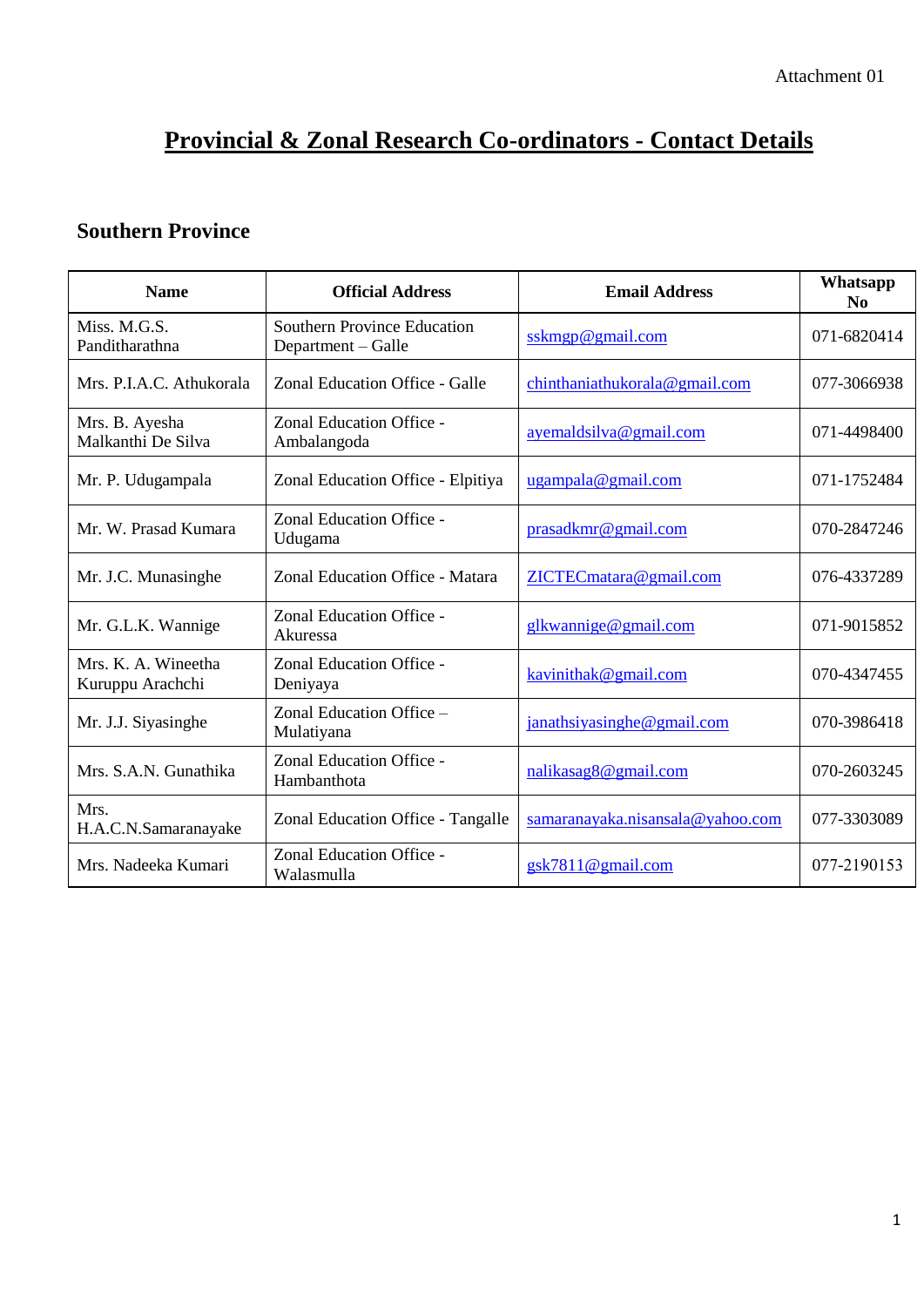#### Northern Province

| <b>Name</b>              | <b>Official Address</b>                                   | <b>Email Address</b>       | <b>Whatsapp No</b>          |
|--------------------------|-----------------------------------------------------------|----------------------------|-----------------------------|
| A.C. Volantine           | Provincial Department of Education<br>- Northern Province | acvolantine@gmail.com      | 077-8835489                 |
| Mr. T. Balaraj           | Zonal Education Office, Chemmani<br>Road, Nallur, Jaffa   | balucold@gmail.com         | 077-5274225                 |
| Mrs. J. Rajaseelan       | Zonal Education Office,<br>Valikamam, Maruthanarmadham    | rajaseelan17@gmail.com     | 077-6621674                 |
| Mrs. R. Nimalan          | Zonal Education Office,<br>Vadamaradchi, Pointpetro       | rathikak639@gmail.com      | 076-4956384                 |
| Mrs. L. Lingeswaran      | Zonal Education Office,<br>Thenmaradchi, Chavakachcheri   | eduplanthen@gmail.com      | 077-9599365                 |
| Mr. S. Indrakumar        | Zonal Education Office, Islands,<br>Velanai               | sindran 00@gmail.com       | 077-7008412/077-<br>7073564 |
| Mr. S. Tharmaseelan      | Zonal Education Office, Klinochchi<br>North, Paranthan    | tharmaseelan28@gmail.com   | 076-0829712                 |
| Mr. Paranitharan         | Zonal Education Office, Klinochchi<br>South, Klinochchi   | paranees@gmail.com         | 077-6090403                 |
| Mr. Viknaruban           | Zonal Education Office, Mullaitivu                        | ruban1981@gmail.com        | 077-7044924                 |
| S. Pratheevananthi       | Zonal Education Office, Thunukkai,<br>Mankulam            | spratheep2000@gmail.com    | 077-3301702                 |
| Ms. L. Ampikaipakan      | Zonal Education Office, Vavuniya<br>North                 | vn.edudev@gmail.com        | 077-0777416                 |
| Mrs. S. Jekeesan         | Zonal Education Office, Vavuniya<br>South, Vavuniya       | vsddedevelopment@gmail.com | 077-8176110                 |
| Mr. C.P. Paol<br>Amalraj | Zonal Education Office, Mannar                            | zeodevelopment2@gmail.com  | 077-0756925                 |
| Mrs. V. Suthakar         | Zonal Education Office, Madhu,<br>Andankulam              | vasukisuthahar@gmail.com   | 076-3144653                 |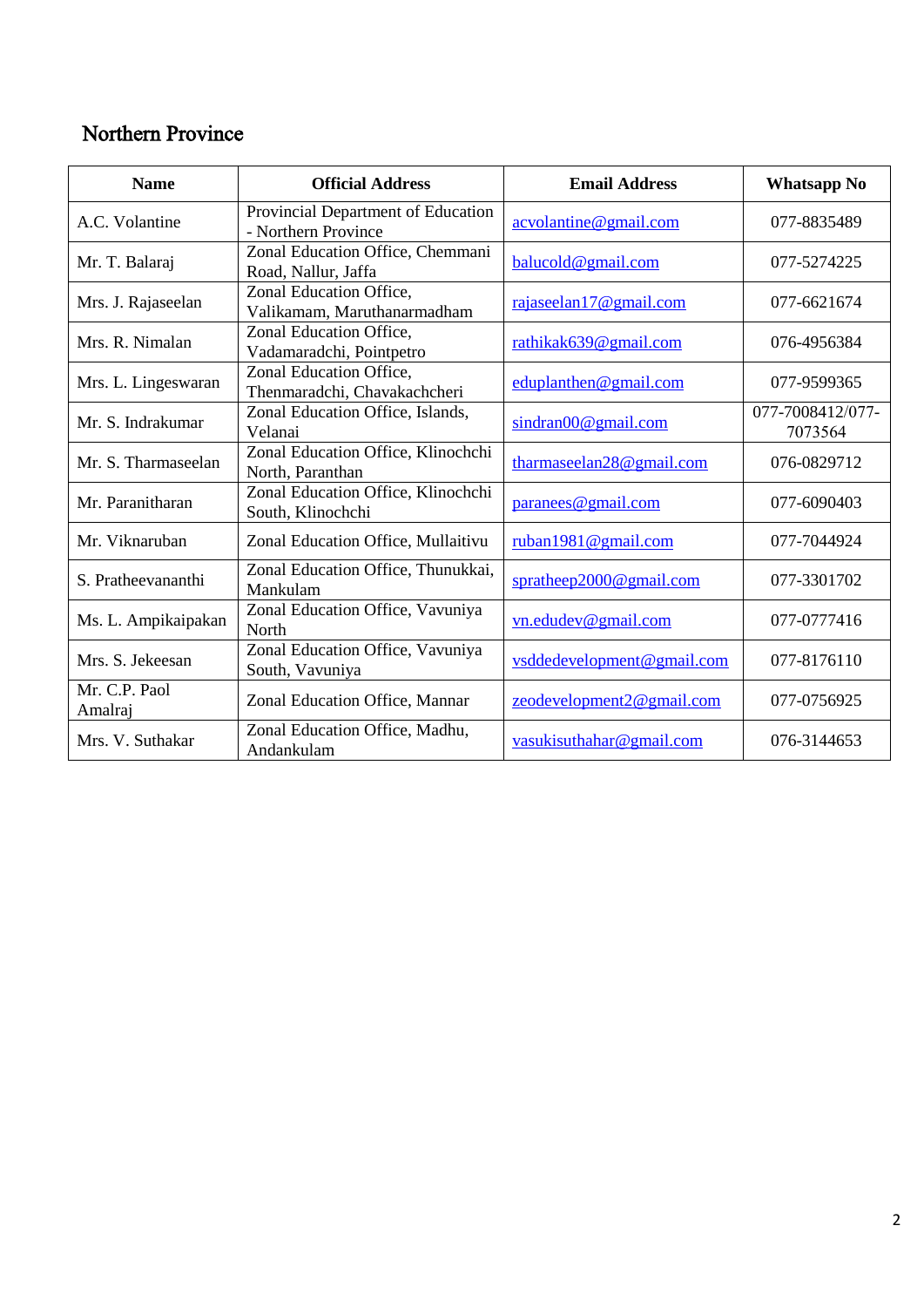## **Sabaragamuwa Province**

| <b>Name</b>                    | <b>Official Address</b>                             | <b>Email Address</b>                | <b>Whatsapp No</b> |
|--------------------------------|-----------------------------------------------------|-------------------------------------|--------------------|
| Mr. K.L.E. Kumara              | Provincial Department of<br>Education - Sabaragamu. | klekumara@gmail.com                 | 071-9522894        |
| Mrs. G.N. Udayangani<br>Kumari | <b>Zonal Education Office-</b><br>Niwithigala       | nirashaudayangani123@gmail.com      | 071-7405182        |
| Mr. M.P.P.P.Weerasekara        | <b>Zonal Education Office-</b><br>Rathnapura        | priyadarshanaprasanna@gmail.com     | 070-3265666        |
| Mrs.<br>W.K.I.N.Gunawardhane   | <b>Zonal Education Office-</b><br>Embilipitiya      | ngunewardane@gmail.com              | 077-3636027        |
| P. L. P. C. Wijewarsooriya     | <b>Zonal Education Office-</b><br>Balangoda         | ppcwije@gmail.com                   | 071-8176007        |
| Mr. R.W.M.R.P.B.<br>Rathnayake | <b>Zonal Education Office-</b><br>Kegalle           | prabuddharathnayake@gmail.com       | 071-6633927        |
| Mrs. S.R.G.T.Manike            | Zonal Education Office-<br>Mawanella                | $\gamma$ ganganiedu@gmail.com       | 071-2329216        |
| Mrs. G.R.C.P. Weerasinghe      | <b>Zonal Education Office-</b><br>Dehiovita         | chathuriweerasinghe $89@$ gmail.com | 071-3174779        |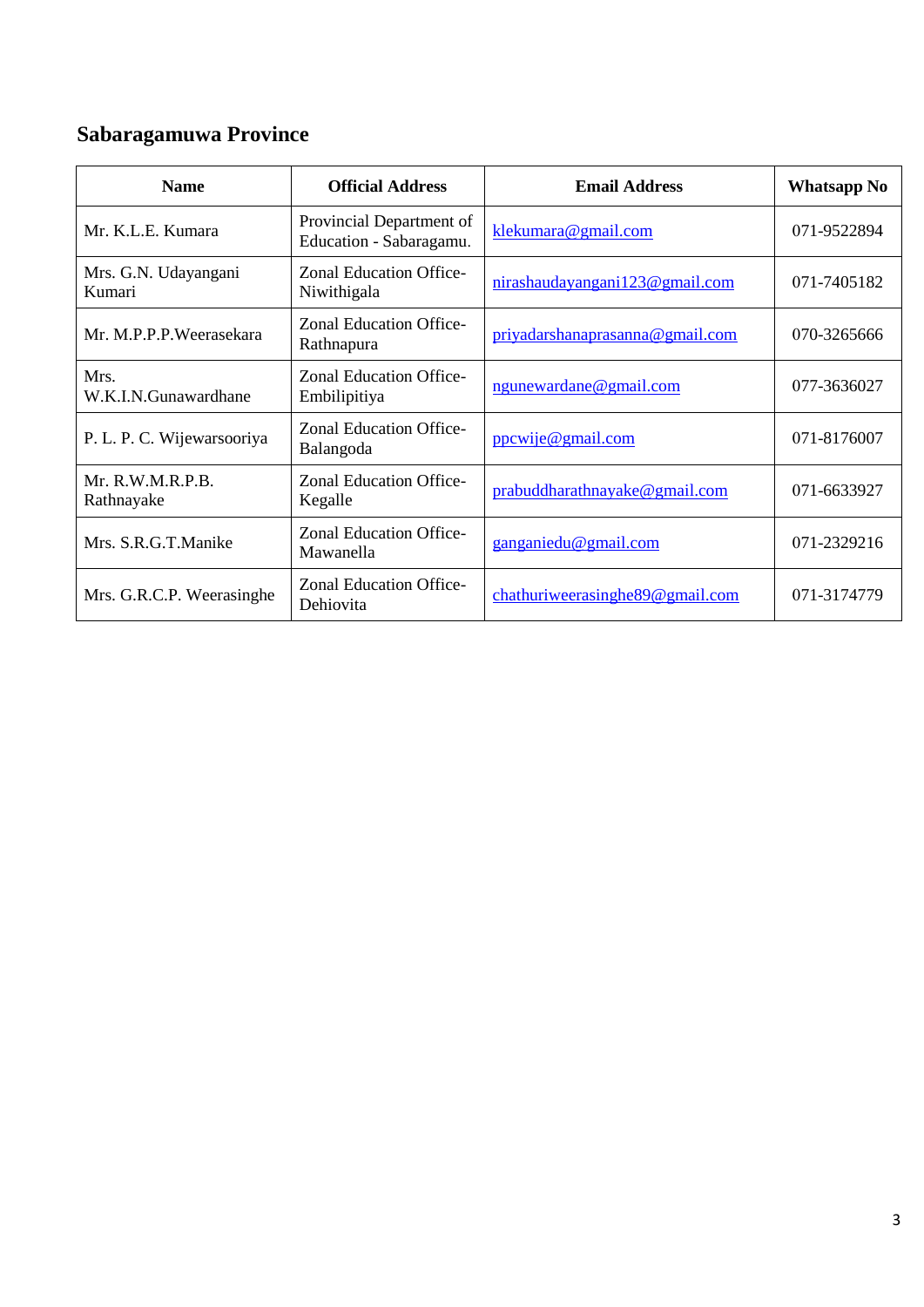### **Central Province**

| <b>Name</b>              | <b>Official Address</b>            | <b>Email Address</b>      | <b>Whatsapp No</b> |
|--------------------------|------------------------------------|---------------------------|--------------------|
|                          |                                    |                           |                    |
| N. Wijerathne            | <b>Provincial Education</b>        | planfuturecp@gmail.com    | 071-4459425 /      |
|                          | Department - Central               |                           | 075-3100265        |
| S.D. Karunarathne        | Zonal Education Office -           | unarathnedilani43@gmail.c | 071-8000265        |
|                          | Kandy                              | om                        |                    |
| S.A.G.R. Siriwardhana    | Zonal Education Office -           | edukatuplanning@gmail.co  | 076-0730446        |
|                          | Katugasthota                       | m                         |                    |
| A.N. Hangarapitiya       | Zonal Education Office -           | amali4edu@gmail.com       | 071-8158467        |
|                          | Denuwara                           |                           |                    |
| W.A.S. Dharmarathne      | Zonal Education Office -           | was.dharmarathne@gmail.c  | 071-9044615        |
|                          | Theldeniya                         | om                        |                    |
| R.P. Kalupahanage        | Zonal Education Office -           | rasika.kalupahanage@gmail | 071-8058584        |
|                          | Waththegama                        | .com                      |                    |
| Mrs. Saumya Wijerathne   | Zonal Education Office -           | suvinipp@gmail.com        | 071-5604510        |
|                          | Gampola                            |                           |                    |
| P. H. M.I. Wijayabandara | Zonal Education Office -           | iwijayabandara@gmail.com  | 070-2815242        |
|                          | Naula                              |                           |                    |
| W.M. Kahalla             | Zonal Education Office -           | planfuturemat@gmail.com   | 070-3318078        |
|                          | Mathale                            |                           |                    |
| P.P.B. Dasanayake        | Zonal Education Office -           | planfuturewil@gmail.com   | 077-7981488        |
|                          | Wilgamuwa                          |                           |                    |
| A.G.W. Banda             | Zonal Education Office -           | wijayaxp@gmail.com        | 077-7855156        |
|                          | Galewela                           |                           |                    |
| A. Sumathi               | Zonal Education Office -<br>Hatton | sumathya1988@gmail.com    | 077-2484634        |
| Mrs. Sepali Thoradeniya  | Zonal Education Office -           | priyangikakollal@gmail.co | 071-6609222        |
|                          | Hanguranketha                      | m                         |                    |
| R.M.U.S. Wijesinghe      | Zonal Education Office -           | sumuduni9@gmail.com       | 070-4374600        |
|                          | Walapane                           |                           |                    |
| K.K.G.N. Kariyawasam     | Zonal Education Office -           | nilminikariyawasam1977@   | 071-0887708        |
|                          | Kothmale                           | gmail.com                 |                    |
| K. Ganeshan              | Zonal Education Office -           | garadith12@gmail.com      | 077-1228025        |
|                          | Nuwara-eliya                       |                           |                    |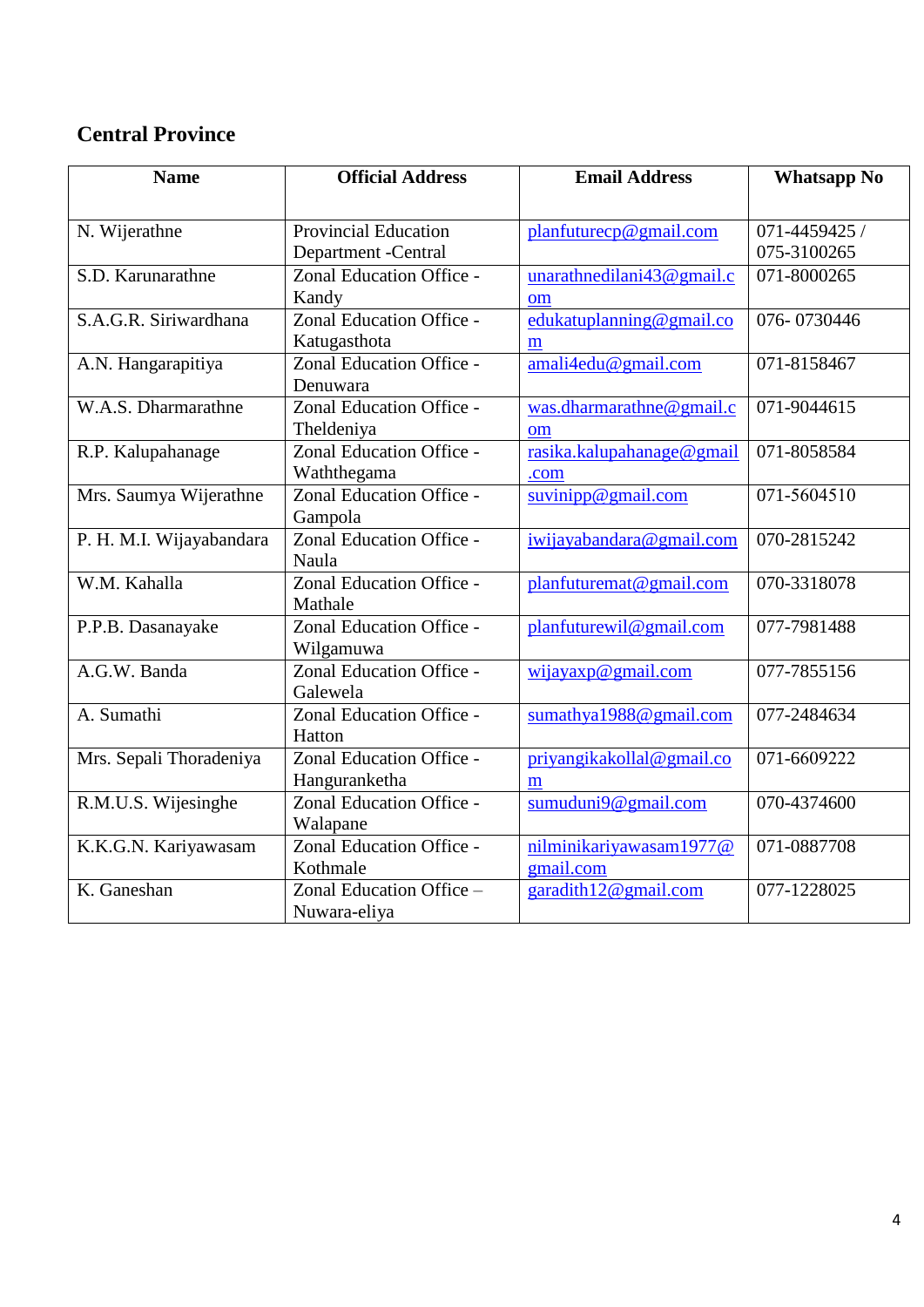### **North Central Province**

| <b>Name</b>                  | <b>Official Address</b>                               | <b>Email Address</b>                | <b>Whatsapp No</b> |
|------------------------------|-------------------------------------------------------|-------------------------------------|--------------------|
| Mr. J. M. Ruwan Maithreepala | Provincial education<br>Department – North<br>Central | ncpedpl@gmail.com                   | 071-0703970        |
| Mrs. W.K.E.T.Wakkumbura      | <b>Zonal Education Office</b><br>- Anuradhapura       | thanujawakkumbura $14@$ gmail.com   | 071-8345328        |
| Mrs. T.M.N.S. Thilakarathne  | <b>Zonal Education Office</b><br>- Thambuththegama    | thilakarathnasl $84@$ gmail.com     | 070-1226002        |
| Mrs. A.L.S. Ranasinghe       | <b>Zonal Education Office</b><br>- Kekirawa           | sadaruwan42@gmail.com               | 071-4685752        |
| Mrs IR Nakandala             | <b>Zonal Education Office</b><br>- Galenbindunuwewa   | imalinakandala5@gmail.com           | 076-7196883        |
| Mr. D. Sampath Disanayake    | <b>Zonal Education Office</b><br>- Kebithigollawa     | dssampath28@gmail.com               | 074-0358242        |
| Mr. K.L.U. Palitha           | <b>Zonal Education Office</b><br>- Polonnaruwa        | palithakliyanage@gmail.com          | 072-5950778        |
| Mr. D.G.W.K. Delpitiya       | <b>Zonal Education Office</b><br>- Hingurakgoda       | dgwakdelpitiya1978@gmail.com        | 071-2605812        |
| Mrs. C.P. Weerathunga        | <b>Zonal Education Office</b><br>- Dimbulagala        | champikaweerathunga67@gmail.co<br>m | 071-5468344        |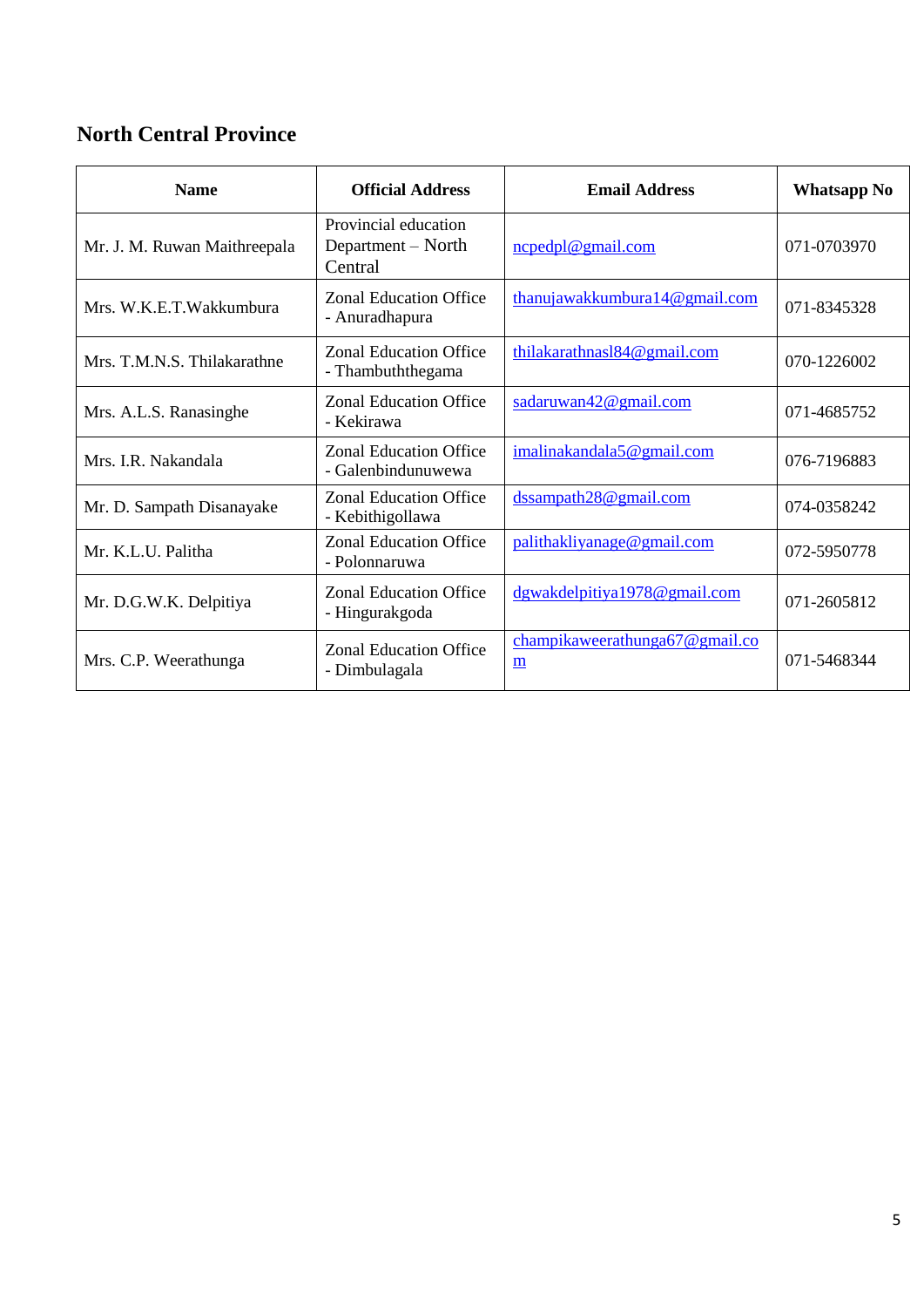#### **Uwa Province**

| <b>Name</b>                       | <b>Official Address</b>                   | <b>Email Address</b>        | Whatsapp<br>N <sub>0</sub> |
|-----------------------------------|-------------------------------------------|-----------------------------|----------------------------|
| Mrs. M.M.U.N. Piyasena            | Provincial Education Department<br>- Uwa  | unpiyasena@gmail.com        | 071-8310730                |
| S. N. Hettiarachchi               | Zonal Education Office-Badulla            | saraneenilushika@gmail.com  | 071-8605855                |
| Mrs. P.G.K.K.S.<br>Wimalaweera    | Zonal Education Office -<br>Bandarawela   | pgkksw@gmail.com            | 071-2006254                |
| Mr. W.N. Bhanuka                  | Zonal Education Office -<br>Mahiyanganaya | nipunabhanuka@gmail.com     | 071-7075685                |
| Mr. K. Mohaneshwaran              | Zonal Education Office - Passara          | mohaneshmohan@gmail.com     | 076-8415842                |
| Miss. T.G.A. Nilupa<br>Prasangani | Zonal Education Office -<br>Wiyaluwa      | nthalawatta@gmail.com       | 070-2722020                |
| Mr. J.D.M. Murshid                | Zonal Education Office -<br>Welimada      | jdmmurshid@gmail.com        | 076-0997708                |
| Mr. G. R. S. Prabhath<br>Kumara   | Zonal Education Office - Bibile           | $prabhath$ gmail.com        | 077-2903421                |
| Mr. S.L.A. Dharmarathne           | Zonal Education Office -<br>Thanamalwila  | dharmarathnasla10@gmail.com | 077-3746191                |
| Mrs. M. K. H. Sameera             | Zonal Education Office -<br>Monaragala    | hmeegasdeniya@gmail.com     | 071-8182653                |
| B. H. M. T. D. Bandara            | Zonal Education Office -<br>Wellawaya     | tusithabandara8@gmail.com   | 077-7286219                |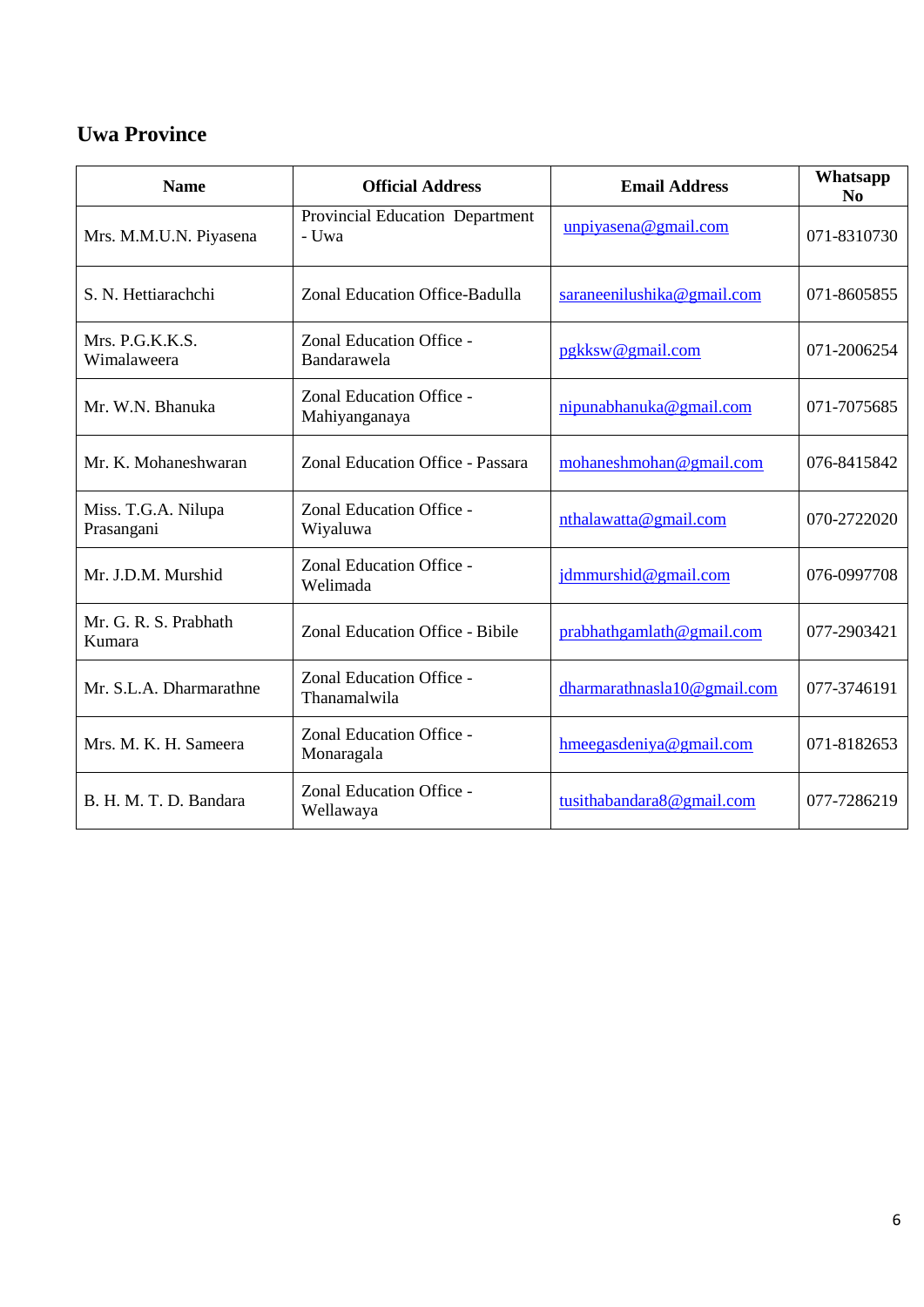#### **Eastern Province**

| Name                        | <b>Official Address</b>                         | <b>Email Address</b>          | Whatsapp<br>N <sub>0</sub> |
|-----------------------------|-------------------------------------------------|-------------------------------|----------------------------|
| Mrs.M.Balakumar             | Provincial Department of<br>Education, Eastern. | mythi.bala@yahoo.com          | 071-9344369                |
| Mr.UGVD.Siriwardhana        | Zonal Education Office, Trinco<br>North.        | vimukthide@gmail.com          | 071-8213906                |
| Mr.M.M.Hafees<br>Marikkayar | Zonal Education Office,<br>Trincomalee.         | hafeessleas@gmail.com         | 075-9999176                |
| Mr.A.J.Marzook              | Zonal Education Office, Kanthale.               | shamilmarzook489@gmail.com    | 077-0818487                |
| Mr.M.F.M.Nafri              | Zonal Education Office, Kinniya.                | mfmnafri2@gmail.com           | 077-9229298                |
| Mr.M.Abbas                  | Zonal Education Office, Mutur.                  | abbassleas@gmail.com          | 077-1904438                |
| Mr.S.Thushyanthan           | Zonal Education Office,<br>Kalkudah.            | ssthushy@gmail.com            | 077-2596130                |
| Mrs.Jifry Thajin Nisha      | Zonal Education Office, Batticaloa<br>Central.  | jthajin@gmail.com             | 075-0119793                |
| Mrs.C.Subaharan             | Zonal Education Office,<br>Batticaloa.          | carannys002@gmail.com         | 077-2289902                |
| Mr.Y.C.Shajeevan            | Zonal Education Office, Batticaloa<br>West.     | yshajeevan@gmail.com          | 077-4946694                |
| Mrs.M.H.Riyasa              | Zonal Education Office,<br>Paddiruppu.          | mhriyasa@gmsil.com            | 076-5466125                |
| Mrs.N.Varaniya              | Zonal Education Office,<br>Kalmunai.            | varaniyasleas@gmail.com       | 075-0891007                |
| Mr.A.L.Abdul Majeed         | Zonal Education Office,<br>Sammanthurai         | alamajeed@gmail.com           | 077-9357653                |
| Mr.S.Amjeth Khan            | Zonal Education Office,<br>Akkaraipattu.        | amjeth@gmail.com              | 077-5026611                |
| Mrs.A.C.N.Nilofara          | Zonal Education Office,<br>Thirukkovil.         | rf.nilofara@gmail.com         | 077-2642805                |
| Mrs.B.Vynavi                | Zonal Education Office, Ampara.                 | amp@edudept.ep.gov.lk         | 071-6979945                |
| Mr.NPPCT.Nissanka           | Zonal Education Office, Mahaoya.                | npctchathuna@gmail.com        | 078-8366099                |
| Mrs.P.R.H.N.Amarweera       | Zonal Education Office,<br>Dehiyatakandiya.     | nirmala78amaraweera@gmail.com | 071-9114863                |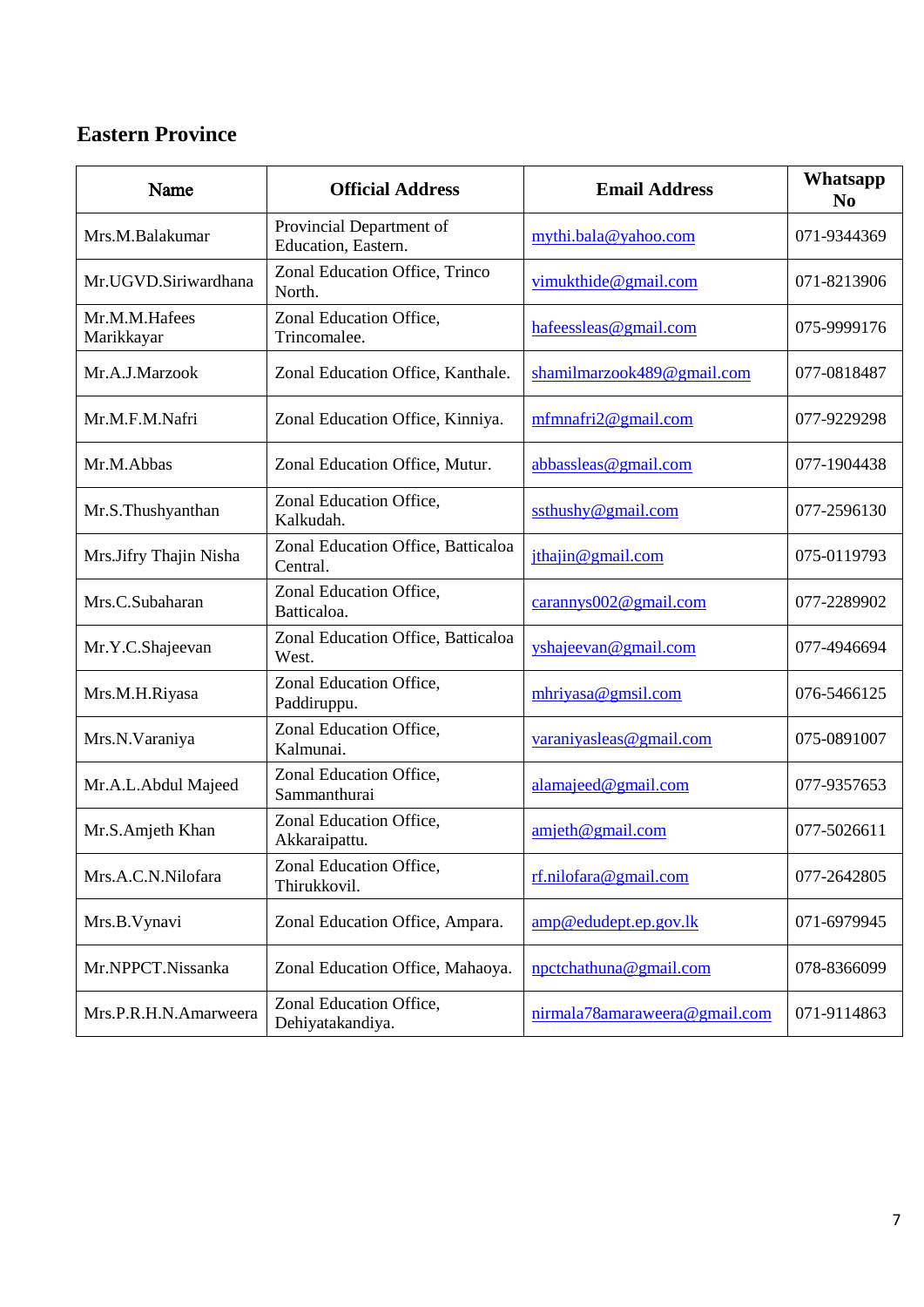#### **North Western Province**

| Name                      | <b>Official Address</b>       | <b>Email Address</b>           | <b>Whatsapp No</b> |
|---------------------------|-------------------------------|--------------------------------|--------------------|
|                           |                               |                                |                    |
| Mr. B.M.S.S. Basnayake    | <b>Provincial Education</b>   | sribas 533@gmail.com           | 071-8491623        |
|                           | Department – North            |                                |                    |
|                           | West Kurunegala               |                                |                    |
| Mrs. Waruni               | <b>Zonal Education Office</b> | $s$ udamsupul@gmail.com        | 070-1457025        |
| Jayarathne                | - Kurunegala                  |                                |                    |
| Mrs. D.M. Herath          | <b>Zonal Education Office</b> | ictchilaw@gmail.com            | 071-4427855        |
|                           | $-$ Chilaw                    |                                |                    |
| Mrs. J.P.K.M. Jayasekara  | <b>Zonal Education Office</b> | kusalikamjayasekara@gmail.com  | 070-2789731        |
|                           | - Nikaweratiya                |                                |                    |
| Mrs. Y.W.M.M.             | <b>Zonal Education</b>        | himali.maheshi@gmail.com       | 077-8930203        |
| Amarasinghe               | Office- Giriulla              |                                |                    |
| Mrs. E.M.A.S.A.           | <b>Zonal Education</b>        | achalaekanayakakgt@gmail.com   | 077-7184828        |
| Ekanayake                 | Office--Ibbagamuwa            |                                |                    |
| Mrs. P. M. S. P. Jinadasa | <b>Zonal Education Office</b> | sriyanipriyangika746@gmail.com | 071-6024945        |
|                           | -Mahawa.                      |                                |                    |
| Mr. A.M. Rimsan           | <b>Zonal Education</b>        | wikifreakz@gmail.com           | 071-6211223        |
|                           | Office-Puttlam                |                                |                    |
| Mrs. Pubuduni Weerakon    | <b>Zonal Education</b>        | pubuduniweerakoon@yahoo.com    | 077-6270875        |
|                           | Office-Kuliyapitiya           |                                |                    |